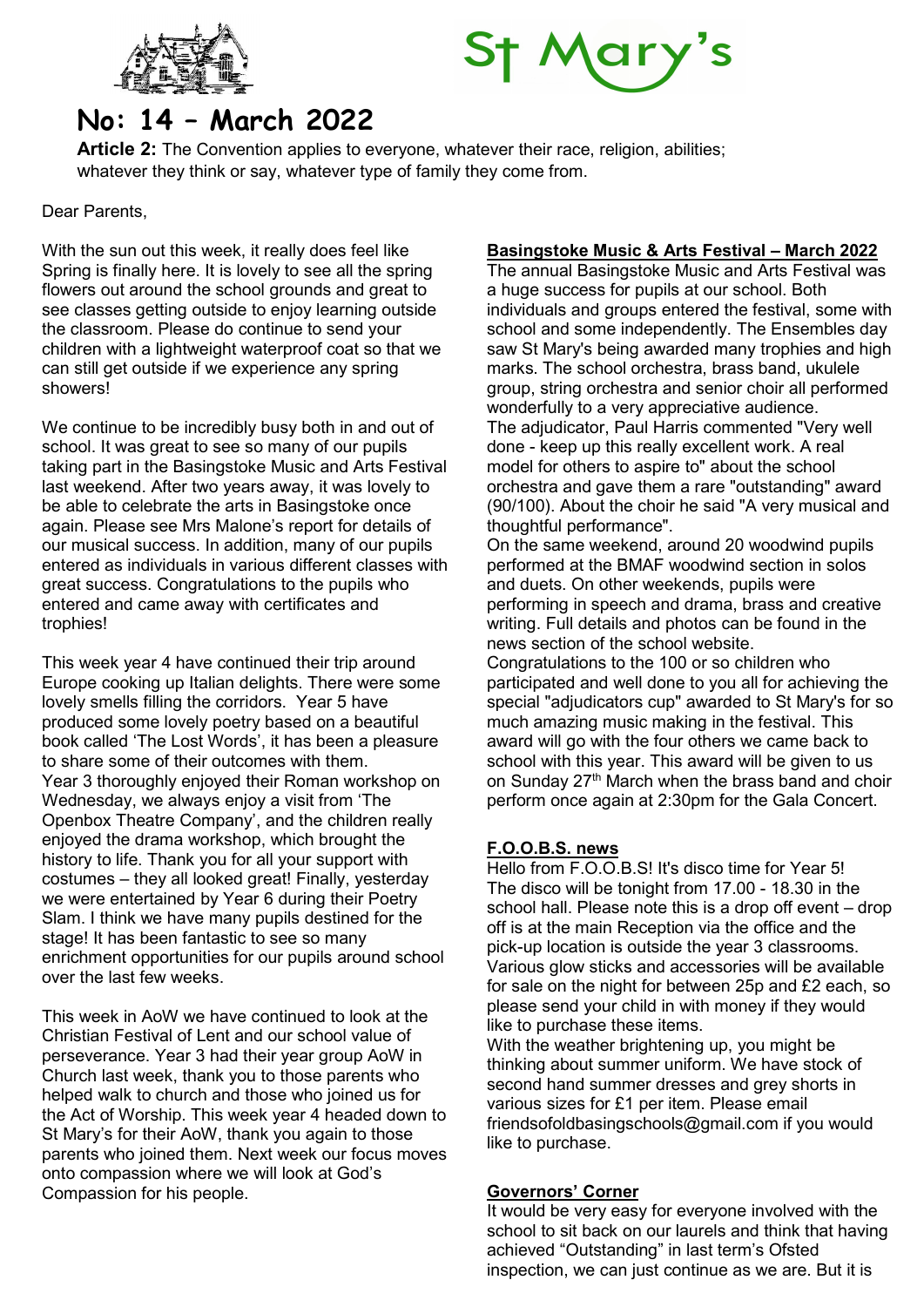really pleasing to know that that is not the case. There are always things that we can improve and make even better.

One of the roles of the Governors is to each have a link area, and to learn about that specific area and report back to the whole governing body. As a governor it is a fascinating task and a privilege to see how the staff teach and how the children learn. I recently spent time with Mr King, the English lead teacher, seeing how writing is taught at St Mary's. It is taught very well, but even so the staff have identified areas where it could be even better. As the governor linked to Safeguarding, I also reviewed some of the practices and procedures with Mrs Lillywhite. Again, the standards are very high, and nothing is or should be taken for granted. Sometimes governors are in school with a member of staff, but other staff or pupils (or parents) may not know who they are. One very simple action from the governors' recent training together was to make a distinctive lanyard for governors to wear when visiting the school. I was the first visiting governor to wear the blue governor lanyard, and hopefully that will make identifying us easier!

Philip Hiorns, Governors

## Global Friends book sale

Thank you for all the support for the Global Friends book sale last week, the children were very pleased to be able to raise money to help people in Ukraine. It was fantastic to see parents and children able to come in to the school hall again and donate in return for some great books! We are delighted to say that the total of £365.19 has been donated to the Disaster Emergency Committee's Ukraine Fund which coordinates relief work in Ukraine.

# Red Nose Day

The school was awash with red last Friday! Well done to everyone for embracing the day, as well as creating such a wonderful atmosphere in school. Thank you for all your generous donations to this charity, we are thrilled to say that our current fundraising total stands at £571, well done St Mary's! Photographs from this day can be viewed on our website flowing this link:

https://www.st-marys-

jun.hants.sch.uk/gallery/?pid=7&gcatid=55&albumid= 552

# Breast Cancer – Bra Bank

A bright pink bra bank will be held in the church reception area for the next few weeks – please donate any unwanted bras to help in the fight against breast cancer.

# Clubs

A reminder that next week, week beginning 28<sup>th</sup> March, is the final week for clubs this half term due to parents evening during the final week of term.

#### **Attendance**

The school's overall attendance currently stands at 94.9%.

Thank you so much for working with us to ensure that every day of your child's education counts.

#### Parental Support

Last week's coffee morning went really well and it was lovely to hear parents sharing their experiences and offering support to one another. We also hope that those of you who logged into the parental support workshop run by the Primary Behaviour Support Service on Tuesday evening found it useful. The next parental support coffee morning will be on Wednesday 27th April at 9:30am. Please email the school office if you would like to attend. adminoffice@st-marys-jun.hants.sch.uk

## Volunteers

We are now welcoming volunteers and helpers into school. This week we have had support walking to the church and some help sewing in year 5! If you would like to help in school, please speak to the school office about the relevant application and DBS check. Thank you to all those who have already volunteered, we really do appreciate your support.

## Calshot Residential Trip

If you opted to pay for the balance of £300 monthly, please could you ensure that the March instalment of £50 is paid as soon as possible.

#### Dinner Money

For those of you wishing to pay for school dinners weekly, the total per week is £12.50. Please ensure that your account is in credit.

#### Supporting your child with exams

As we start to move towards the year 6 SATs in May, Young Minds have some good advice for parents about supporting their children. The website is mainly for older children taking GCSEs and A Levels, however below are some useful general tips you may find helpful.

Tips include:

- Encourage your child to take revision breaks and find a balance between studying and doing things they find enjoyable and relaxing.
- Make sure they are eating and drinking at regular intervals.
- Reassure them reinforce that you are and will be proud of them no matter what happens.
- Remain positive and hopeful!
- Let them know their feelings are valid and normal, but also offer support and solutions where possible.
- Anxiety is often worst at night and this means it is useful to encourage good bedtime routine You can find out more here:

https://www.youngminds.org.uk/parent/a-zguide/exam-time/